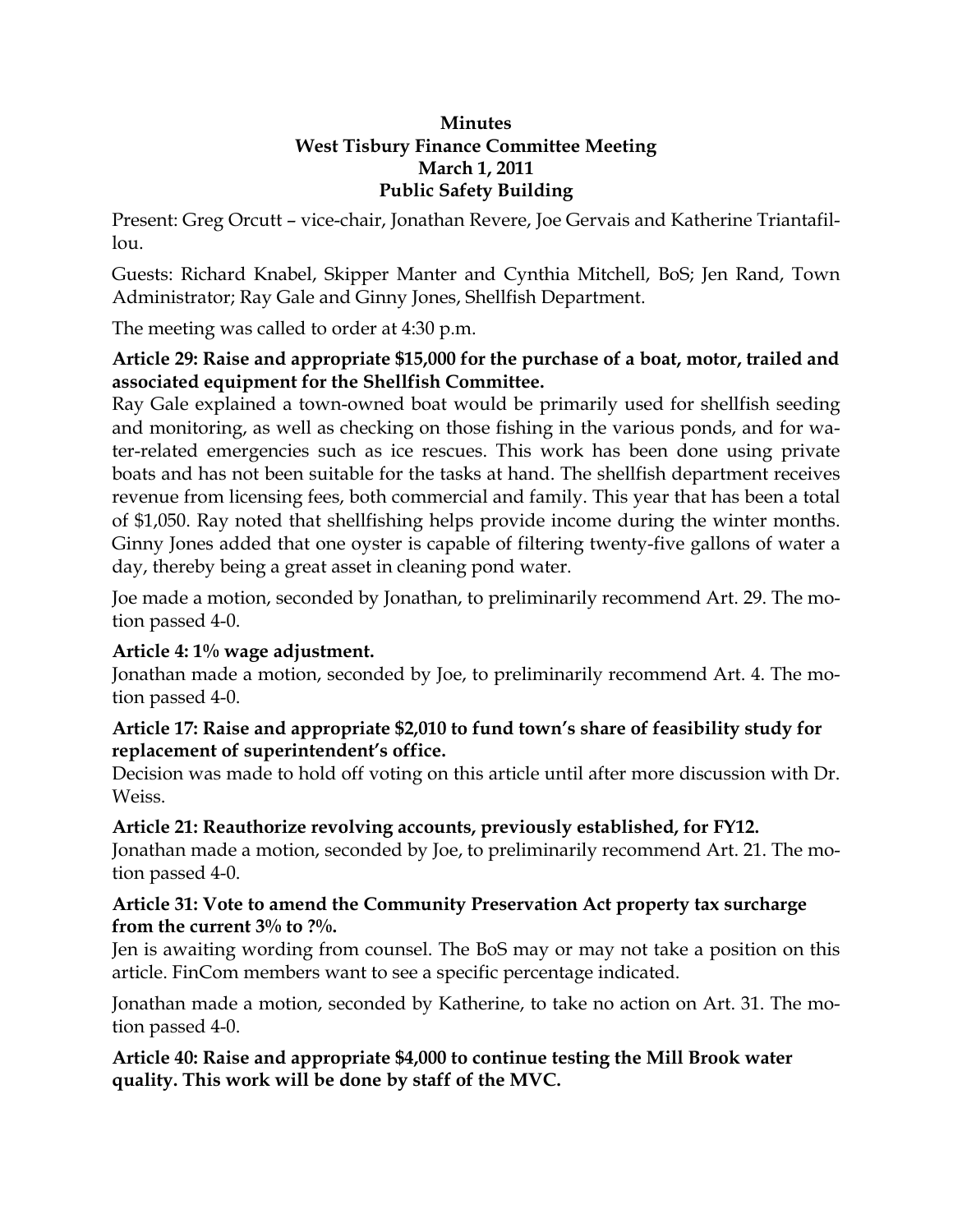Discussion of this article will be rescheduled with members of the Mill Brook Committee present.

#### **Article 32: Vote to appropriate from free cash the sum of \$12,500 for installing a sidewalk between the WT Congregational Church and Alley's General Store parking lot.**

Richard gave the background of this project and defined the area involved. Greg felt it would change the character of "downtown" WT. Katherine thought that if a sidewalk went in on one side of the road, there should be one on the other side as well. Jonathan felt it is necessary in order to improve walking in that area, while Skipper felt it to be an unnecessary expense.

Jonathan made a motion to preliminarily recommend article 32. He received no second.

Joe made a motion to preliminarily not recommend article 32. He received no second.

Jonathan made a motion, seconded by Joe, to take no action on article 32. The motion passed 4-0.

## **Article 42: To authorize the BoS to petition the state to allow WT to license the sale of beer and wine in restaurants (including inns and hotels) with seating of over 50 people.**

FinCom members wondered what the financial impact to the town might be if this is passed. Cynthia suggested a FinCom member talk to someone from Vineyard Haven since that town has recently implemented the sale of beer and wine licenses to restaurants. Greg will talk to Sherm and Susie Goldstein, owners of Zephrus restaurant in Vineyard Haven, and to Mary and Jackson Kenworth, owners of State Rd. restaurant in WT.

# **Minutes:**

Minutes of the February 15 meeting were approved. Minutes of the February 22 meeting were approved with corrections.

# **February 23 meeting discussion**

Greg thanked the BoS for hosting this meeting with the UIRSD committee, staff and Dr. Weiss during their regular meeting time.

Joe found it helpful, but wished for more information. Jonathan would like to know the ramifications of school choice and the SPED program. He would also like to see a budget that would show what WT would look like if not in the district. Katharine wished the discussion could have gone on longer and wondered why the budget is not going down to match the decrease in enrollment. She would also like to know where reserve funds are carried and how the E&D relates to the whole budget. Richard had wished for a discussion of the impending repairs. WT will pay 80% of \$1.5 million.

Greg had information regarding the UIRSD standing compared to other schools in the state and on the island. The UIRSD has the fifth highest cost per pupil in the state and is the highest on the island. The state averages 13.1 students to one teacher; UIRSD is 9- 8.17 students to one teacher. He suggested that the UIRSD consider cutting the cost per